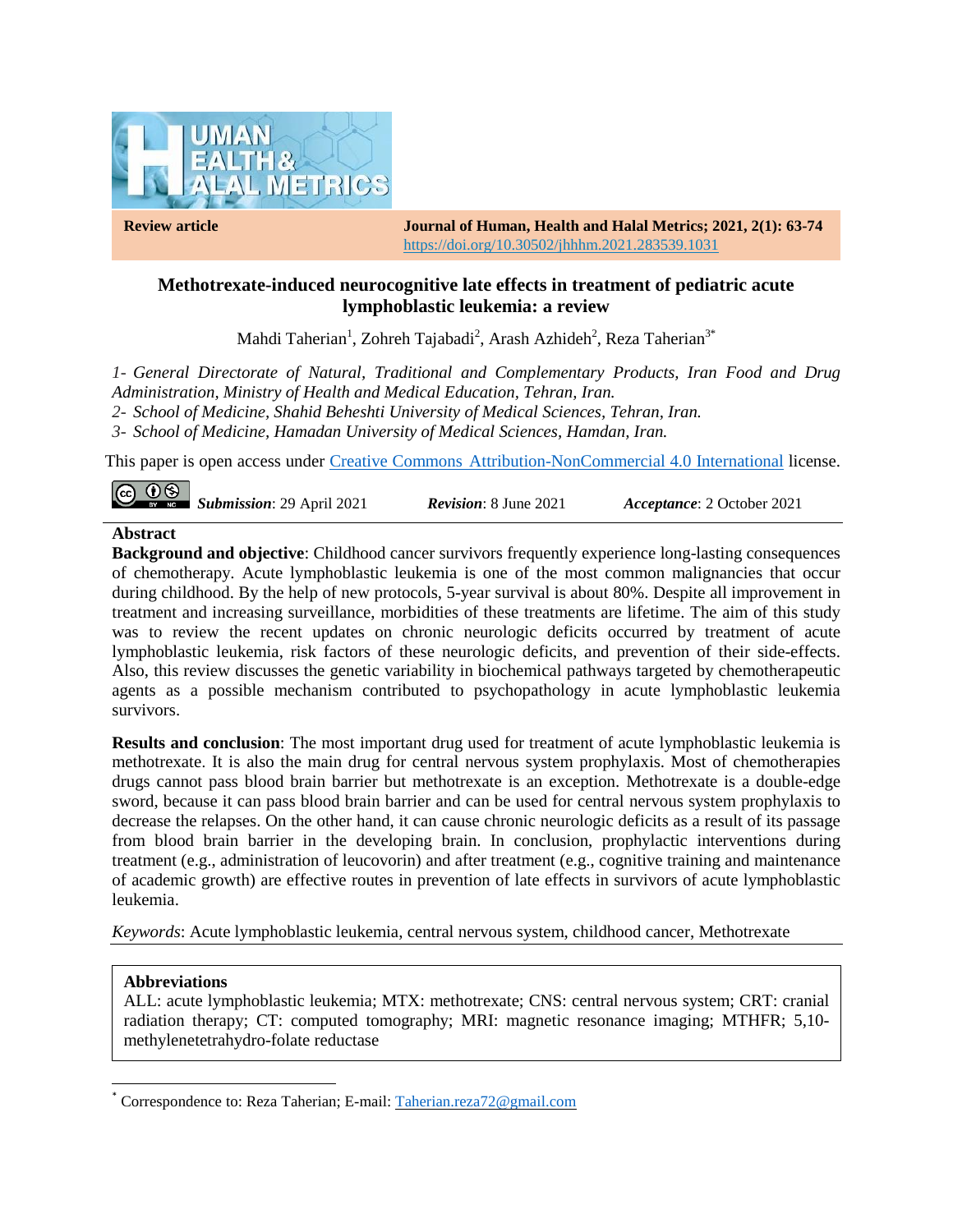## **1. Introduction**

By decreasing the mortality rate in children suffered from childhood cancer, more attention is paid to treatment routes beyond survival. Most of these survivors experience long-term health consequences that negatively impact on their executive function and quality of life [1,2]. Although, the advances in treatment of childhood cancers have resulted in improved survival, the increased morbidity associated with the examined treatments has evolved the field of neurology with new challenges [3]. Other examples include survivors of traumatic brain injury [4] or premature neonates [5]. Other than its high prevalence, cancer treatment is a welldocumented intervention giving an opportunity to reduce the complications. Examining neurocognitive outcomes in childhood cancer survivors provides information for development of chemotherapy protocols to reduce treatmentrelated complications. Therefore, research on treatment-related neurocognitive late effects offers new opportunities for collaborative care and research.

As the most prevalent malignancy of childhood, acute lymphoblastic leukemia (ALL) is accounted as one-quarter of all childhood cancers [6]. Childhood ALL is prevalent among children aged 2-7 years [6], a critical period of brain development. Survival rate of childhood ALL up to 5-year has increased to 80% in recent years. Therefore, monitoring of long-term toxicity and functional efficiency in survivors of childhood leukemia has become important [7]. Chronic neurotoxicity is emerging as a worrying late effect in survivors of childhood ALL and 40– 60% of patients experience neurocognitive difficulties [8,9]. Contemporary treatment of ALL includes a mixture of chemotherapy agents of vincristine, anthracyclines, glucocorticoids, L-asparaginase, and methotrexate (MTX). Various components of multi-agent treatment of ALL may be associated with neurocognitive late effects. Recently, MTX has been interested as the most suspected agent. MTX is considered as

major culprit in neurocognitive late effects because ALL patients are exposed to MTX chronically via intravenous, intrathecal, and oral routes. Thereby, it passes blood-brain barrier which results in targeting of remained leukemic cells in the brain, known as CNS prophylaxis [9]. In this review, we discuss about recent findings with respect to neurocognitive lateeffects in survivors of childhood ALL with a focus on MTX. Electronic search in MED-LINE/PubMed (since 1966 to 1 September 2021) was done by using the disease-specific terms and the outcome-specific terms. Out search algorithm was included to (acute lymphocytic leukemia OR acute lymphoblastic leukemia OR childhood leukemia OR pediatric leukemia OR ALL OR leukemia) AND (neuropsychological OR neurocognitive OR cognitive OR memory OR intelligence OR attention OR processing speed OR IQ OR intelligence quotient OR achievement OR math OR reading OR motor functioning) AND methotroxate. There was no language limitation.

## **2- CNS prophylaxis**

Infiltrated leukemic cells remain in CNS after systemic therapy of ALL because blood-brain barrier inhibits the drugs' entrance. Without CNS prophylaxis, relapsing or metastasis [10] may occur in more than 80% of ALL survivors through which rate of morbidity and mortality increases in the patients [11]. To prevent relapse of leukemia in childhood ALL, CNS prophylactic therapy was introduced in the 1970s. By this therapeutic method, childhood ALL was no longer an untreatable disease [12-14]. At first, CNS prophylaxis was included to cranial radiation therapy (CRT) at 18-24 Gy, which was associated with neurocognitive and behavioral problems leading to reduced intelligence quotient, poor academic functioning and increased aging of the brain, early onset of dementia, secondary cancers, and endocrine disorders. Over the years, it was found that chemotherapy could be a good alternative for CRT in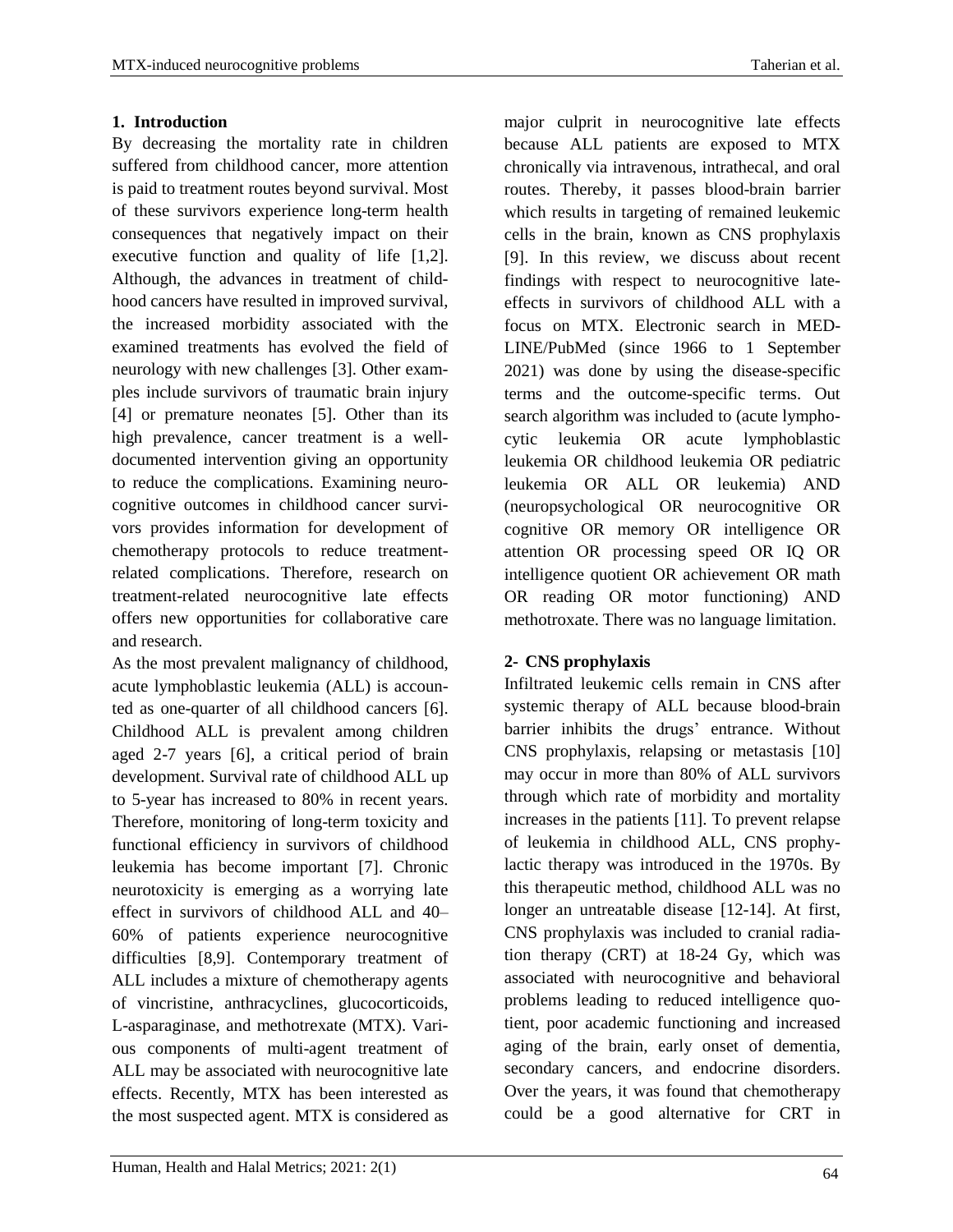childhood ALL treatment, because it can reduce possibility of CNS relapse without any complications occurred by CRT [8,15-24]. Chemotherapy decreases the incidence of delayed neurotoxicity and reduced neurocognitive impairments compared to CRT [13,18]. Current CNS chemotherapies are systemic and intrathecal therapy. Systemic therapy includes high-dose intravenous MTX and corticosteroids injection. Intrathecal therapy consists of intrathecal injection of MTX and triple intrathecal therapy includes separate injection of MTX, cytarabine (a nucleoside analog), and hydrocortisone or injection of their combination. Method of chemotherapy depends on therapeutic protocol, cooperative group, and treatment centers [11-13,16,25].

## **3- Neurotoxic effects of chemotherapy**

Adverse effects of pediatric cancers' treatment are classified to acute and chronic symptoms. Acute effects are those observed within a limited time such as temporary cognitive changes induced by cancer therapy [19]. In comparison, progressive late effects such as impairments in functioning after successful completion of cancer therapy, which occurred about two years or more after diagnosis are considered as chronic [19, 26]. Late effects occur in about two-third of survivors of childhood cancer [27]. These late effects can damage several organs especially nervous system. Since CNS prophylaxis is toxic to a developing brain, survivors of pediatrics ALL are especially at risk of long-term and progressive cognitive impairment [27,28]. Academic, intellectual, and neuropsychological impairments caused by CNS prophylactic treatment are known as "neurocognitive late effects" [29,30].

Currently, chemotherapy is considered as standard method of CNS prophylaxis for majority of children and adolescents with ALL. Thus, neurocognitive late effects of this treatment is under investigation [31,32]. In this regard, majority of survivors show evidence of

deficits in at least one area of functioning including attention, intellectual functioning, and executive functioning [33].

# **3-1- Attention**

Ability to focus on a stimulus selectively, sustaining that focus, and changing it optionally is defined as attention. Attention is commonly impaired in pediatric ALL survivors, so that approximately one-fourth of them show impaired attention [34,35]. Domain of attention consists of some subdomains including sustained attention, selective attention, shifting attention, and divided attention [36]. Several studies have reported impairment in sustained [37], selective [38,39], shifting [40], and divided [41] attention. Deficits in subdomains of attention in the patients affect their ability to concentrate and lead to their distraction followed by decreased academic achievement and quality of life [42].

# **3-2- Intellectual functioning**

It refers to general mental capacity such as learning, reasoning, and problem solving. Contradict results have been reported with respect to intellectual functioning. For example, some studies observed evidences of declines in intellectual functioning in ALL survivors just treated by chemotherapy [39,43,44], while the others found no difference between ALL survivors and control group [38,45]. Given the inconsistent findings about effect of chemotherapy on intellectual functioning in ALL survivors, some comprehensive reviews have been investigated. Moleski et al. reported that about two-third of previous studies observed impairment in at least one area of intellectual functioning. Most of studies that did not report any deficit in intellectual functioning among ALL survivors had significant methodological weaknesses especially in their control group [33]. Peterson et al. conducted a meta-analysis in 2008 and showed that survivors of pediatric ALL just treated by chemotherapy experience impairment in various areas of intellectual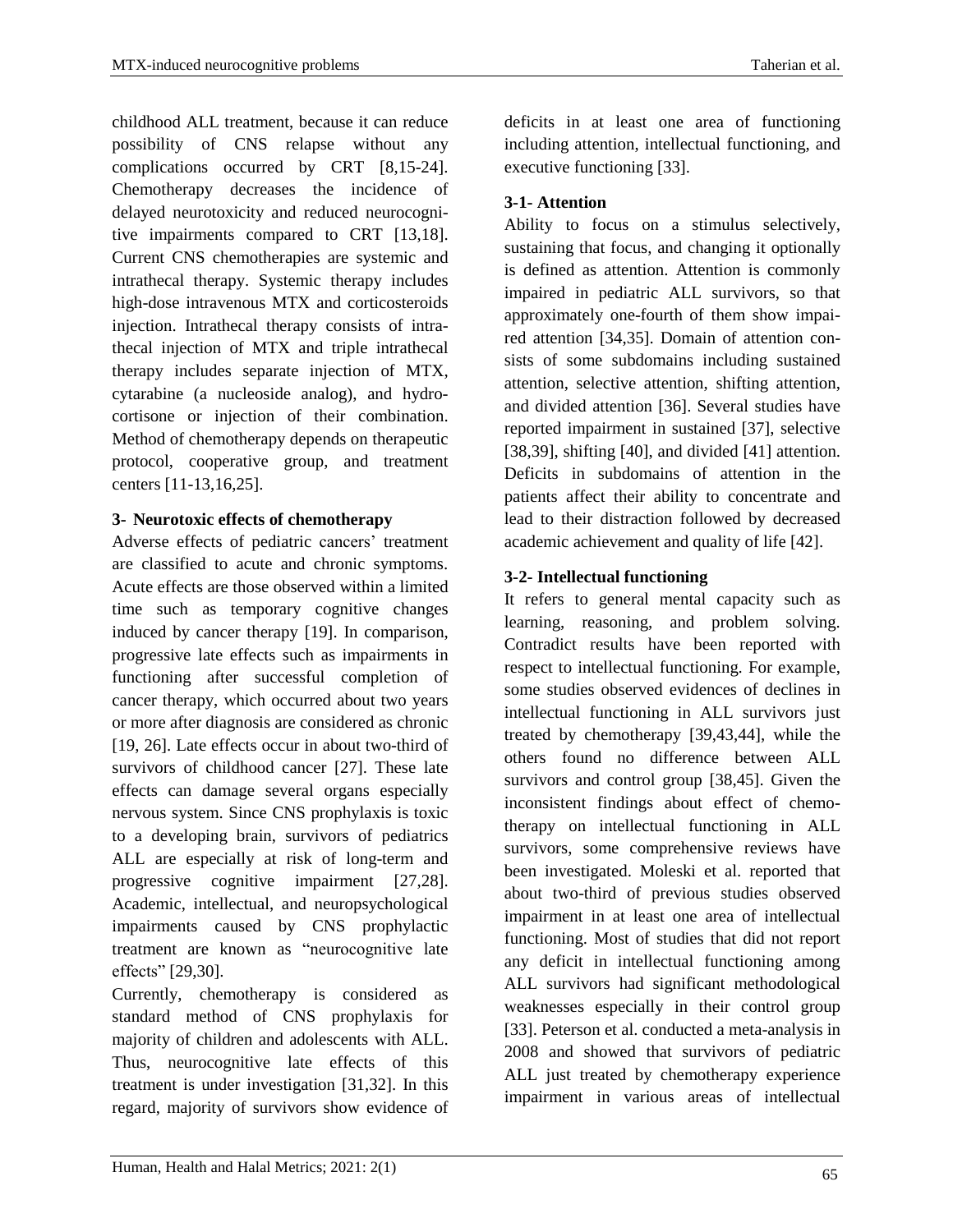functioning including full scale IQ, verbal IQ, performance IQ, working memory, and processing speed [46]. Another meta-analysis conducted by Iyer et al. in 2015 confirmed the results of earlier reviews. The authors indicated the impairments of full scale IQ, verbal IQ, and performance IQ in survivors of pediatric ALL compared to healthy peers [25].

# **3-3- Executive functioning**

Executive functioning refers to a cognitive process consisting of individual's ability to organize thoughts and activities, prioritize tasks, and manage time. Although, some aspects of executive functioning cover the other areas of neurocognitive functioning such as memory and attention [47], the abilities arisen from a normal executive functioning are critical in normal academic, adaptive, and social functioning [48]. Thus, investigation of its impairment in survivors of pediatric ALL is of concern [49]. Studies have found that survivors of pediatric ALL just treated by chemotherapy suffer from inability in information processing [25,50], attentional control/inhibition [39], and cognitive flexibility [25,38,41]. In these patients, exposure to dexamethasone was not associated with poor executive function or other cognitive measures, while high plasma concentration of MTX was positively associated with a poor executive function [51]. These deficits negatively affect behavior and school performance [31] resulting in long-term occupational, social functioning and, quality of life impairments [48,52].

## **4- Potential pathophysiology of MTX-induced neurotoxicity**

Antifolates, nucleoside analogs, and corticosteroids are of chemotherapeutic agents administered in ALL treatment and exert their antineoplastic effects by different mechanisms [13]. MTX is the most important drug administered as antifolate therapy in patients with ALL. It interferes with different metabolic pathways which control vital biochemical processes [9].

MTX inhibits dihydrofolate reductase enzyme which converts dihydrofolate to tetrahydrofolate that is necessary for DNA synthesis. MTX

decreases purines and thymidylate synthesis by folate depletion leading to inhibition of DNA synthesis and blockade of cancer cells' proliferation [14,15]. Folate is necessary for neuronal development and normal function of nervous system [53] and its depletion leads to Sadenosylmethionine (SAM) reduction. SAM is a methyl group donor which facilitates methylation of proteins (such as myelin) [13], phospholipids, and neurotransmitters. Reduced SAM is compensated by a choline-dependent pathway. Choline is mostly found in cell membranes in form of phosphatidylcholine and phosphatidylinositol. Phospholipids are the most important components of white and gray matter and play a critical role in myelination. Therefore, release of choline from phospholipids such as sphingomyelin disturbs their integrity and impairs myelin development [15]. It has been suggested that white matter damage is of important factors contributed to neurocognitive outcomes [53]. After methylation, SAM is converted to Sadenosylhomocysteine (SAH) which inhibits SAM-mediated methylation processes and further myelination [13].

Reduced tetrahydrofolate also inhibits homocysteine conversion to methionine which then converts to SAM by methionine synthase (an enzyme that needs vitamin  $B_{12}$  and zinc as cofactors) [15]. Therefore, homocysteine accumulates in the blood and CSF [13]. Homocysteine induces endothelial toxicity and leads to inflammation, vascular damage, microangiopathy, and stroke [12,13,17,19]. Homocysteine is also converted to homocysteic acid and homocysteine sulfinic acid which stimulate Nmethyl-D-aspartate (NMDA) receptor and exert excitotoxicity in neurons leading to neuronal death [15,20]. In addition, increased concentration of adenosine by MTX metabolism can react with homocysteine and form SAH [13].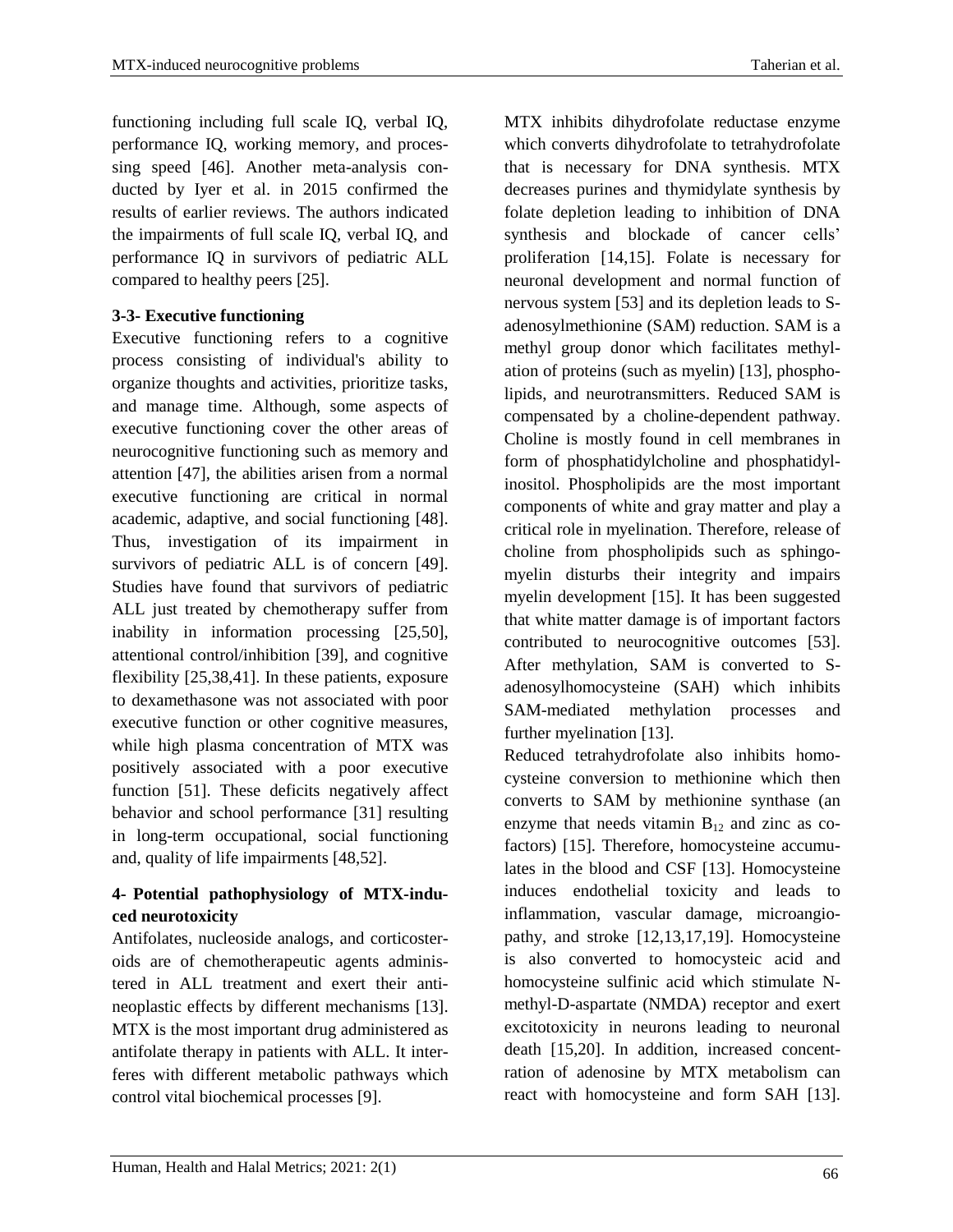MTX may have direct toxic effect on neurons and induce oxidative stress in cell membranes. For example, MTX stimulates β-oxidation of fatty acids in CSF. Concurrent folate depletion and homocysteine accumulation lead to neurons' exposure to oxidative damage [13,54].

Nucleoside analogs exert their antineoplastic effects by inhibition of DNA and RNA synthesis. Adenosine analogs are presynaptic depressants and induce apoptosis in neurons. Glucocorticoids cause excitotoxicity in neurons via NMDA receptors. Intake of glucose by neurons and glia cells is blocked by glucocorticoids leading to excessive accumulation of synaptic glutamate which further induces neuronal death via apoptosis [13].

## **5- Radiographic findings**

Computed tomography (CT) scan and magnetic resonance imaging (MRI) are useful modalities for detection of acute or chronic consequences induced by treatments. Brain CT scans often reveal intracerebral calcification and cortical or subcortical atrophy but MRI is useful for detection of anatomic alteration of CNS white matter [55-58]. No significant correlation was observed between gender and brain calcification and cerebral atrophy. Most of studies have not shown any correlation between radiologic findings and neurologic deficits and cognitive sequelae but a correlation between subtle cognitive deficits and CT scan abnormalities have been found which improved neuropsychological sectorial abilities [59,60].

One of the most common acute consequences of chemotherapy is leukoencephalopathy. Bhojwani et al. evaluated the incidence of leukoencephalopathy in patients treated by chemotherapy alone (group 1) and in those treated by chemotherapy together with cranial radiation therapy (group 2). They found that 23.3% of chemotherapy-treated patients (group 1) developed leukoencephalopathy, of whom 69% showed persistent abnormalities in MRI until the end of treatment. Long term follow-up showed

that abnormalities are in white matter and in the frontal striatal tract. These abnormalities disturb normal maturation and development of the brain which lead to long term cognitive deficits [61].

## **6- Predisposing factors**

Chemotherapy affects ALL survivors differently. Neurocognitive consequences of childhood ALL and its treatment are related to both mediators and moderators. Mediators include biological factors of patient cognitive reserve and immune and/or inflammation status, disease-related factors of disease status, graft versus host disease, and tumor characteristics, and treatment-related factors. Moderators consist of gender, genetic variations, age at diagnosis and treatment, race, educational level, stress, socioeconomic condition, health behaviors, and family status [18,19,21,53,62]. The most important variables are discussed here.

# **6-1- Genetic variation**

Different responses in patients may be due to specific patterns of genes' expression and polymorphisms correlated to folate metabolism pathways which affect metabolism and pharmacodynamics of MTX [9,13]. For example, there are variations in the gene encodes 5,10-methylenetetrahydrofolate reductase that converts methylenetetrahydrofolate to 5-ethyltetrahydrofolate. Approximately, 10% of Europeans carry a C to T substitution at nucleotide 677 (rs1801133) on both alleles, which causes reduced enzymatic activity followed by reduced level of folate in their plasma and red blood cells and increased blood homocysteine level. Homozygous carriers usually do not experience any health problem under normal condition but they may be susceptible to MTX or other chemotherapeutic agents. Some MTHFR polymorphisms such as C677T and A1298C (rs1801131) are responsible for homocysteine's fluctuation in the serum and may develop inattention problems upon chemotherapy, particularly when folate intake is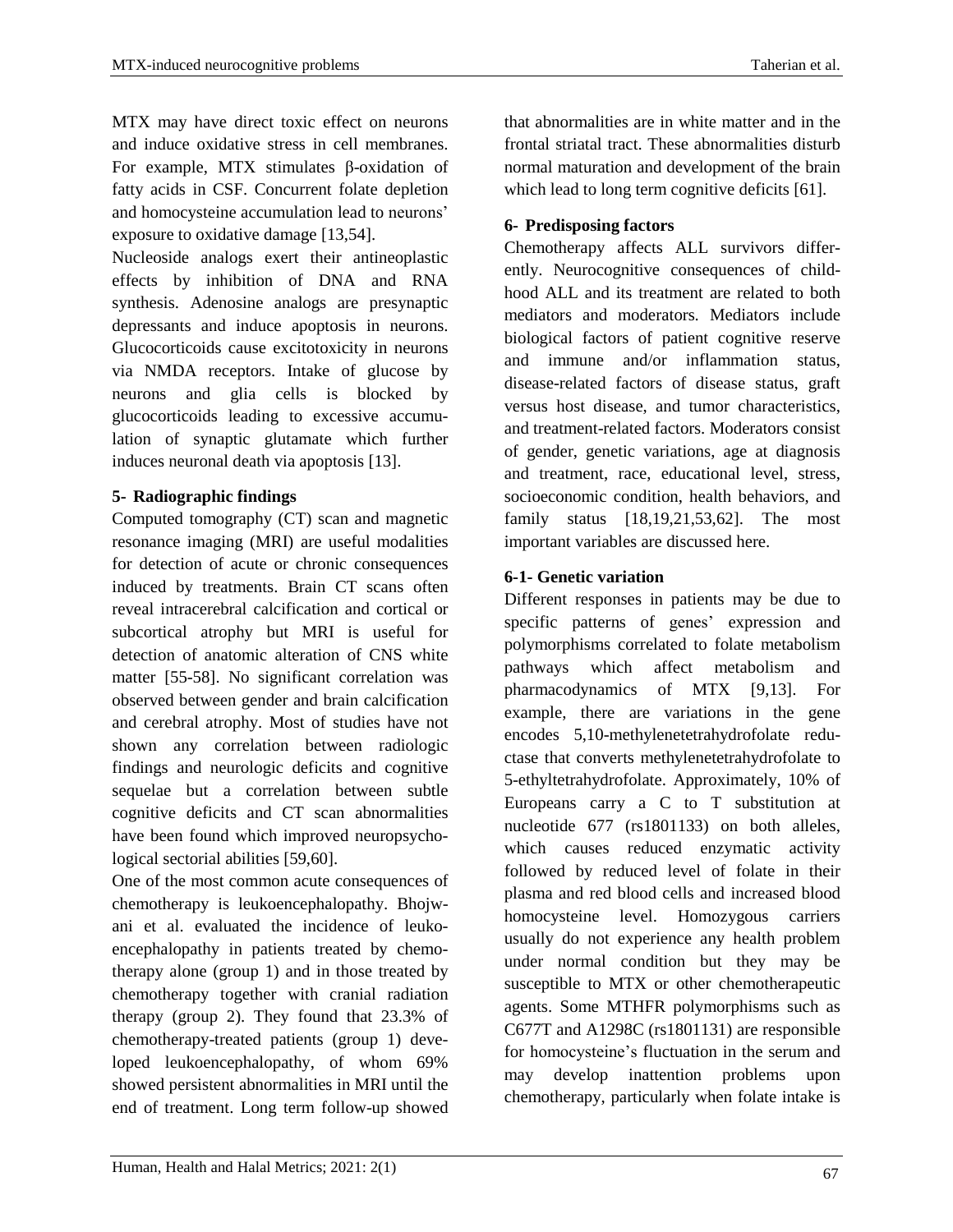low [13,21]. Additionally, some variations in methionine synthase (A2756G; rs1805087) which are involved in elevation of homocysteine may have significant role in functional disabilities of ALL survivors. Homocysteinemia

induces vascular injury and inflammation and negatively affects normal brain development [9,13,17,21]. Other polymorphisms are listed in Table 1.

| C677T                                                            |
|------------------------------------------------------------------|
| A1298C                                                           |
| ATICC347G                                                        |
|                                                                  |
| RFC G80A                                                         |
| GGH C452T                                                        |
| <b>MTR A2756G</b>                                                |
| MTRR A66G                                                        |
| MTHFD G1958A                                                     |
| SHMT C1420T                                                      |
| TS 28-bp variable number of tandem repeat in the promoter region |
| 1494 del 6; rs 34489327                                          |
|                                                                  |

Table 1- Main gene polymorphisms involved in MTX-induced neurotoxicity

Other than one-carbon metabolism polymerphism, other variations play a role in neurocognitive outcomes. For example, a variation of the gene encoding apolipoprotein E4 is associated with increased attention problems in ALL survivors [9,19]. Furthermore, polymorphism in the genes encoding monoamine oxidase A, glutathione S-transferases of GSTT1 and GSTP1, endothelial nitric oxide synthase (eNOS), catechol-O-methyltransferase (COMT) and solute carrier organic anion transporter family member 2A1 (SLCO2A1) (related to oxidative stress and neuro-inflammation) is linked to severe neurocognitive problems. Furthermore, variation in the genes involved in regulation of brain white matter microstructural changes, neuronal plasticity, and axonal growth may contribute to different and a wide range of neurocognitive outcome in survivors; although further investigations are needed [18,19,21,54]. Therefore, it is important to use specific treatment strategies for patients depending on their genotype to reduce long term adverse effects [9].

### **6-2- Age**

Early age at diagnosis and initiation of treatment is associated with more serious neurocognitive

problems. Brain maturation and myelination is continued after birth in childhood and the brain is highly sensitive to the adverse effects of chemotherapeutic agents in younger children  $[11,13,16,23,53]$ . Direct neuronal toxicity, white matter ischemic changes, and impaired methylation induced by MTX are of events leading to white matter damage and contribute to neurocognitive impairments [23,53]. Disrupted development of the brain may lead to reduced agerelated synaptic pruning and disturbed integrity of white and gray matters. Decreased volume of white matter leads to higher neurocognitive disabilities [8,17-19,62]. Importantly, all regions of the brain are not similarly affected by chemotherapy. For example, the right frontal lobe is more sensitive to chemotherapy agents because of its less maturity [9,17,62].

### **6-3- Gender**

It seems that females are at risk of more neurocognitive problems [11,14,16,18,23], possibly due to lower myelination in girls than boys in childhood [11]. However, there are a lot of controversies about age and sex association with neurocognitive issues [10,54,62].

### **6-4- Drug interactions**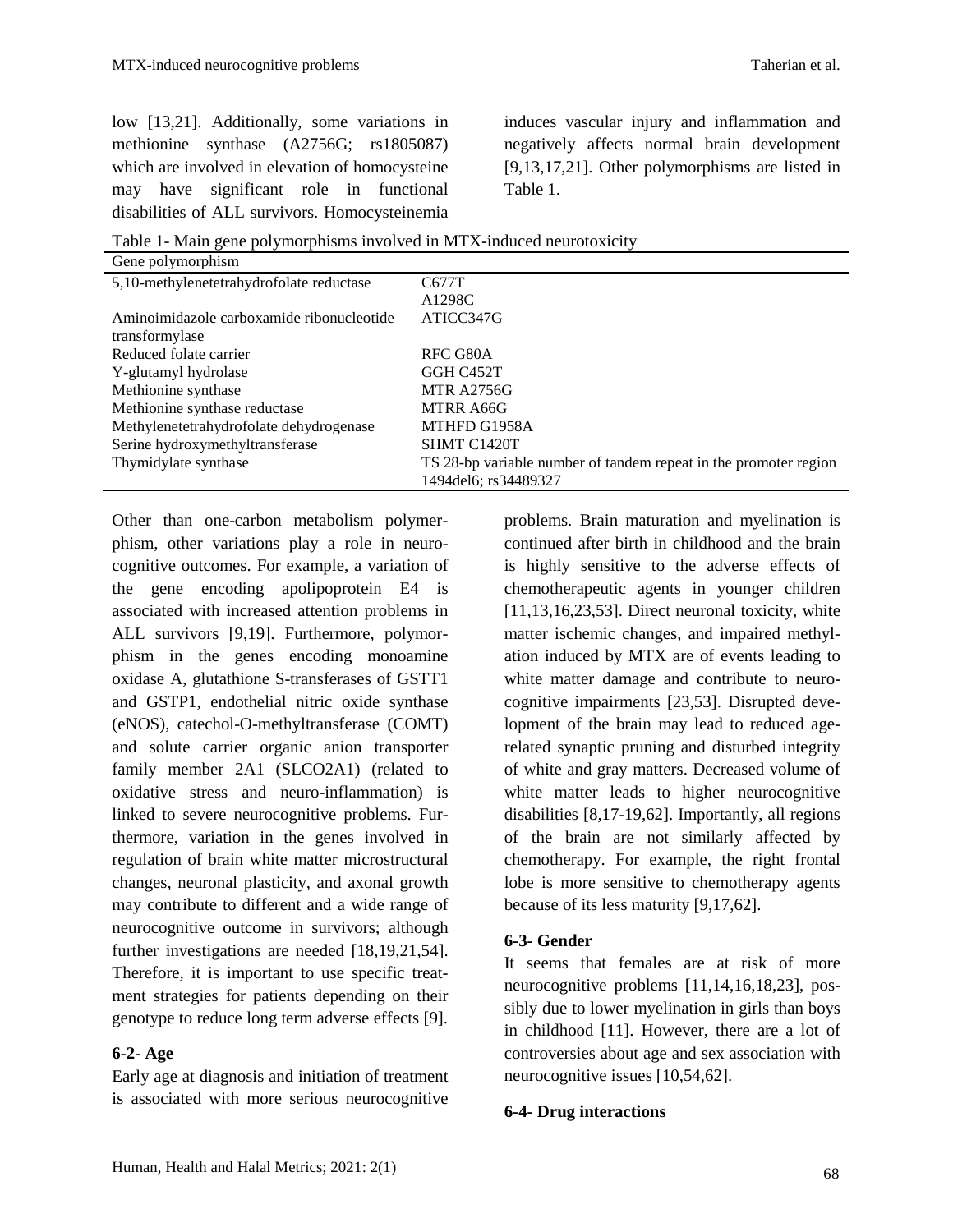Drug interactions are important risk factor for MTX-related neurotoxicity. Simultaneous administration of other drugs and MTX may exacerbate methionine reduction and homocysteine elevation by two mechanisms; 1) Some drugs such as fluoroquinolone antibiotics, piperacillin, and proton pomp inhibitors interact with MTX directly, which results in increased MTX concentration in plasma and CSF, and 2) Drugs may interfere with MTX metabolic pathway. Such drugs mainly reduce vitamin  $B_{12}$ , which significantly affects MTX-related neurotoxicity. Vitamin  $B_{12}$  is necessary for normal function of methionine synthase. Thus, its inhibitory agents cause homocysteine elevation and further neurotoxicity. Moreover, decreased vitamin  $B_{12}$ is associated with increased MTX concentration in CSF that is a synergism for convergent metabolic pathways. Nitrous oxide is used with MTX for general anesthesia before administration of intrathecal MTX via lumbar puncture. Nitrous oxide causes irreversible oxidation of reduced cobalt  $(Co^+)$  to  $Co^{2+}$  and  $Co^{3+}$  and converts active vitamin  $B_{12}$  (which contains reduced cobalt) to inactive analogue. Nitrous oxide should not be used in patients who received MTX during treatment. Proton pump inhibitors are another example of this group, which may reduce bioavailability of vitamin  $B_{12}$ . Some antimetabolites (e.g., 6-mercaptopurine) decrease absorption of vitamin  $B_{12}$  due to enteropathy [15,21].

## **6-5- Protocols**

Varied neurocognitive consequences may also be due to different therapeutic protocols used in chemotherapy of ALL patients. Adverse effects of MTX on CNS are reported in different ways of administration including high dose intravenous therapy (more than 500 mg/m2), repeated administration of intraventricular or intralumbar therapy, and low dose oral therapy [13,17,20]. Different chemotherapeutic agents used with MTX simultaneously (such as corticosteroids) in ALL therapy can aggravate neurotoxicity [21,25,54]. For example, survivors treated by clock controlled genes (CCGs) and modified BFM 90 protocols experienced worse neurocognitive problems likely due to higher cumulative doses of MTX and dexamethasone [62]. Although there is exception [16], most studies [10,11,21,23,53,62] reported that severity of neurocognitive outcomes is related to high dose of systemic MTX. Indeed, toxicity of high-dose MTX and its ability to cross bloodbrain barrier is possibly the reason of its neurotoxicity [17]. Therefore, use of milder protocols by administration of lower doses of MTX might be helpful in alleviation of further neurotoxicity effects of MTX [11,13,16,18,20]. Although, other antifolate agents showing equal peripheral effects and less CNS penetration might be an appropriate alternative to MTX [13,16].

Neurotoxicity of MTX can be reduced by administration of folate supplement such as Leucovorin, but its high intake may cause psychiatric symptoms and increased possibility of CNS relapse [10,13,16,21]. Use of cranial radiation therapy by neurotoxic chemotherapy is associated with the most severe delayed neurocognitive outcomes such as delayed chronic leukoencephalopathy. It seems that increased permeability of blood-brain barrier due to radiation facilitates penetration of neurotoxic agents to CNS, which leads to increased agent-related neurotoxicity [13,19,53]. Survivors who experienced acute leukoencephalopathy in childhood are at increased risk of long-term functional, neurobehavioral, and neuroanatomical problems. Among ALL survivors treated by chemotherapy, such patients need early interventions to supply normal development of the brain [18].

## **7- Prevention of MTX neurotoxicity**

Deleterious effects of chemotherapy on the developing brain are lifetime and prevention of consequences is critical in the patients. For more than 30 years, Leucovorin rescue was a base of high dose MTX (HDMTX) treatment [63].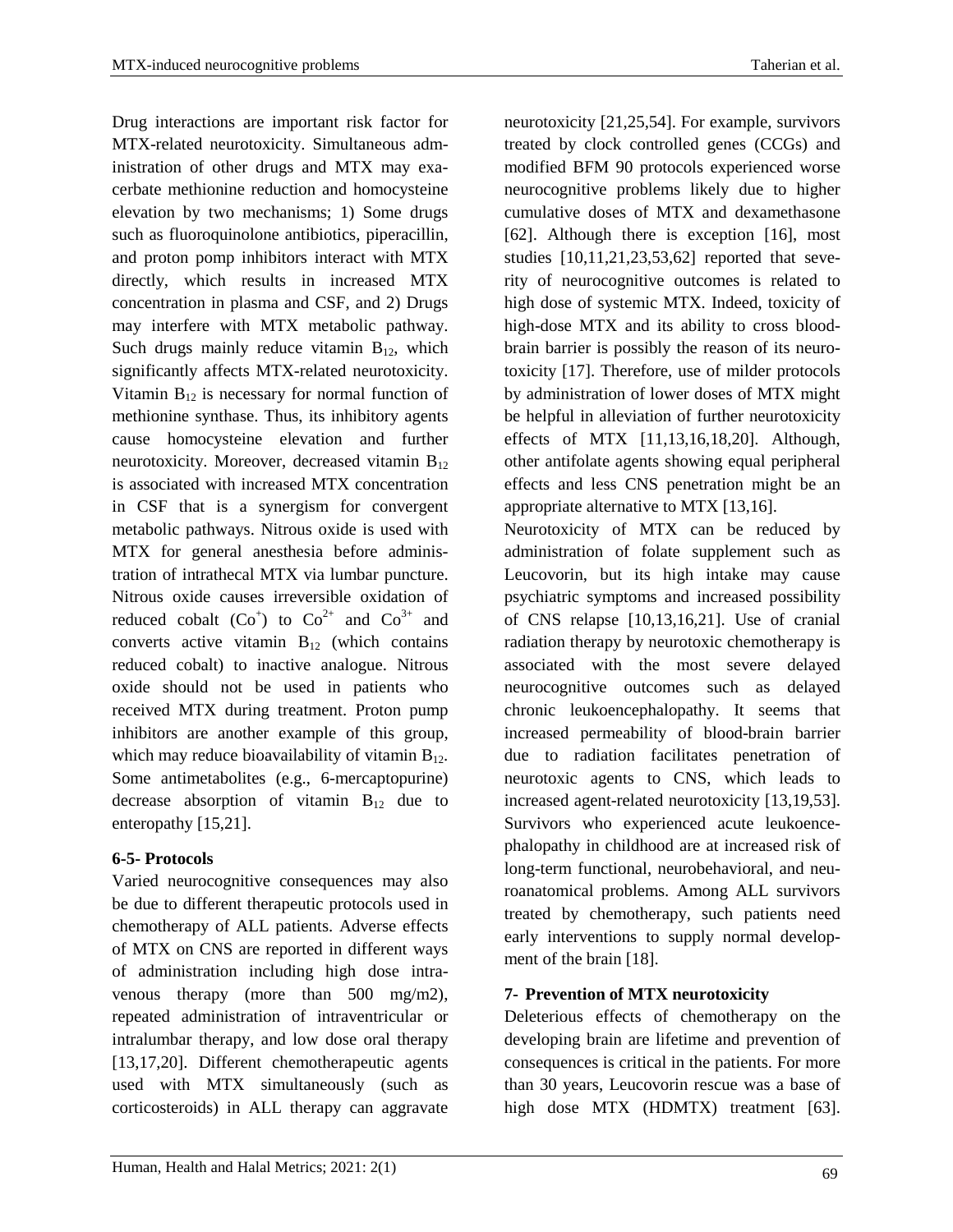Leucovorin is particularly effective in prevention of myelosuppression, gastrointestinal toxicity, and neurotoxicity during treatment with HDMTX [63, 64]. Leucovorin neutralizes the effects of MTX; therefore it should not be used in early phase because attenuates efficacy of anticancer effects [65]. Nonetheless, some patients show neurotoxicity of MTX. CNS toxicity may occur after HDMTX and concurrent intrathecal treatment, cranial irradiation, and infiltration of malignant cells. This situation increases the risks and complicates the etiology [66]. A potential mechanism of neurotoxicity is accumulation of adenosine after reduced synthesis of purine caused by MTX [67]. These findings have led to evaluation of 1 hour infusion of 2.5-mg/kg aminophylline in pediatric ALL patients [68]. Interestingly, four out of six patients had no symptoms of toxicity, while two patients showed long-lasting nausea. However, the result showed insignificant efficacy of aminophylline in curing or prevention of MTX-induced neurotoxicity. Studies have shown that some of MTX treatment protocols such as intrathecal MTX injection have more neurotoxic effects followed by HDMTX [69,70]. Use of radiation therapy or other chemotherapeutic agents have also aggravating effect [71]. Pediatric oncology groups recommend that observation of severe change in CT scan and MRI or new neurological deficit is sign of MTX discontinuation, even temporarily.

## **8- Conclusion**

Survivors of childhood ALL are at high risk of neurological and neuropsychological late effects as a result of chemotherapy agents especially MTX. Thus, identification of high risk patients for cognitive decline should be considered in treatment of children with ALL. Long-term neurotoxicity in survivors of ALL is observed in those were at lower age at diagnosis and initiation of treatment, female patients, and if high doses of systemic or intrathecal MTX were administered. Prophylactic interventions during

## **9- Acknowledgement**

routes in prevention of late effects.

The authors gratefully wish to thank Dr. Tahereh Babai for her comments on this paper.

maintenance of academic growth) are effective

## **10- Conflict of interest**

The authors declare that they have no conflict of interest.

### **References**

1. Kirchhoff AC, Leisenring W, Krull KR, Ness KK, Friedman DL, Armstrong GT, et al. Unemployment among adult survivors of childhood cancer: a report from the childhood cancer survivor study. Medical Care. 2010; 48(11): 1015-1025. https://doi.org[/10.1097/MLR.0b013e3181eaf880](https://dx.doi.org/10.1097%2FMLR.0b013e3181eaf880)

2. Kunin-Batson A, Kadan-Lottick N, Neglia JP. The contribution of neurocognitive functioning to quality of life after childhood acute lymphoblastic leukemia. Psycho-Oncology. 2014; 23(6): 692-699. https://doi.org/10.1002/pon.3470

3. Cleeland CS, Allen JD, Roberts SA, Brell JM, Giralt SA, Khakoo AY, et al. Reducing the toxicity of cancer therapy: recognizing needs, taking action. Nature Reviews Clinical Oncology. 2012; 9(8): 471- 478.

https://doi.org/10.1038/nrclinonc.2012.99

4. Max JE, Keatley E, Wilde EA, Bigler ED, Levin HS, Schachar RJ, et al. Anxiety disorders in children and adolescents in the first six months after traumatic brain injury. Journal of Neuropsychiatry and Clinical Neuroscience. 2011; 23(1): 29-39. https://doi.org[/10.1176/jnp.23.1.jnp29](https://doi.org/10.1176/jnp.23.1.jnp29)

5. Burnett A, Davey CG, Wood SJ, Wilson-Ching M, Molloy C, Cheong JL, et al. Extremely preterm birth and adolescent mental health in a geographical cohort born in the 1990s. Psychological Medicine. 2014; 44(7): 1533-1544. https://doi.org/10.1017/S0033291713002158

6. Wartenberg D, Groves FD, Adelman AS. Acute lymphoblastic leukemia: epidemiology and etiology. Acute Leukemias, Springer. 2008; 77-93.

7. Sitaresmi MN, Mostert S, Gundy CM, Sutaryo, Veerman AJ. Health-related quality of life assessment in Indonesian childhood acute lympho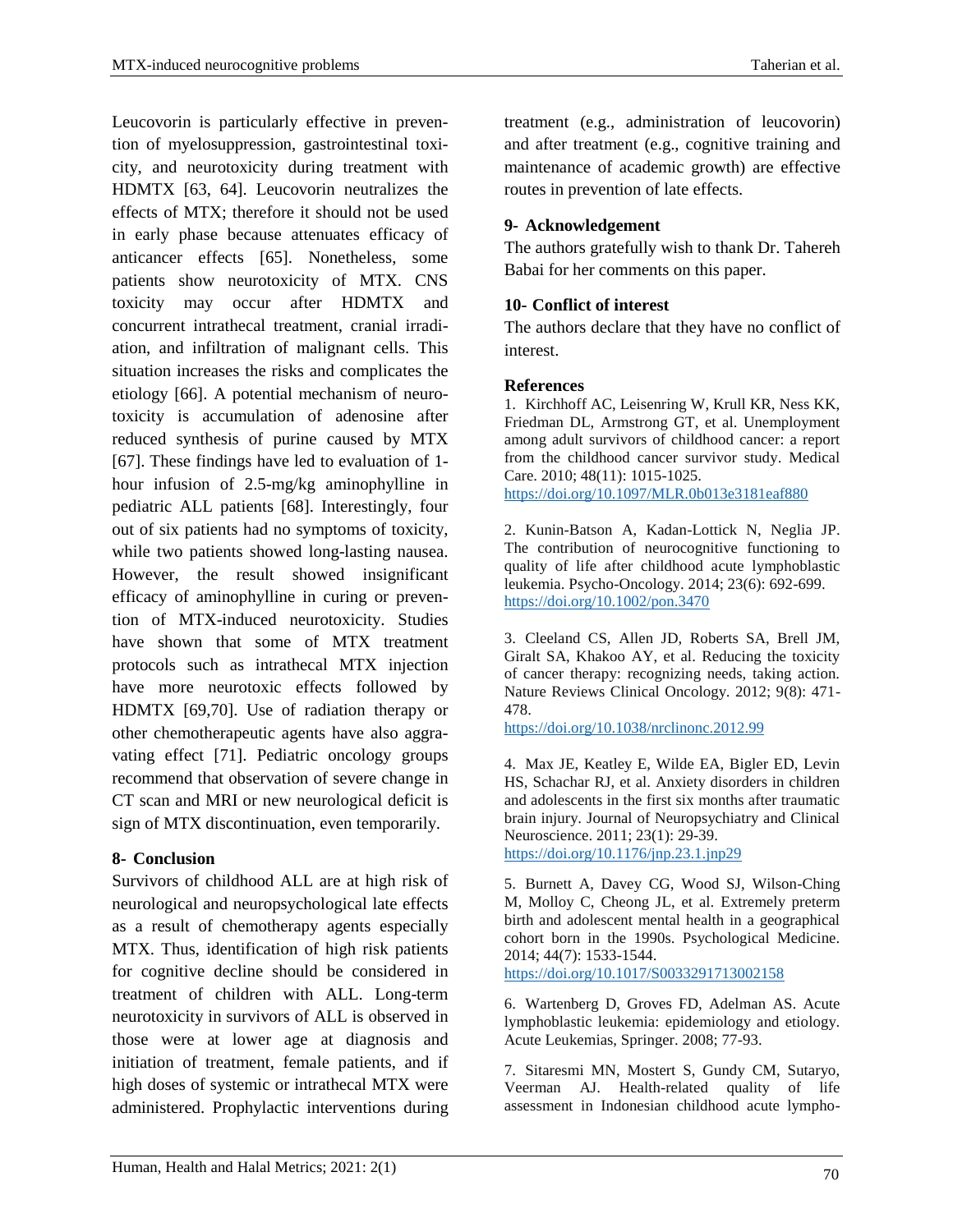blastic leukemia. Health and Quality of Life Outcomes. 2008; 6: 96. https://doi.org[/10.1186/1477-7525-6-96](https://dx.doi.org/10.1186%2F1477-7525-6-96)

8. Schuitema I, Deprez S, Van Hecke W, Daams M, Uyttebroeck A, Sunaert S, et al. Accelerated aging, decreased white matter integrity, and associated neuropsychological dysfunction 25 years after pediatric lymphoid malignancies. Journal of Clinical Oncology. 2013; 31(27): 3378-3388. https://doi.org[/10.1200/JCO.2012.46.7050](https://doi.org/10.1200/JCO.2012.46.7050)

9. van der Plas E, Nieman BJ, Butcher DT, Hitzler JK, Weksberg R, Ito S, et al. Neurocognitive late effects of chemotherapy in survivors of acute lymphoblastic leukemia: focus on methotrexate. Journal of the Canadian Academy of Child and Adolescent Psychiatry. 2015; 24(1): 25-32.

10.Cruz-Carreras MT, Chaftari P, Shamsnia A, Guha-Thakurta N, Gonzalez C. Methotrexateinduced leukoencephalopathy presenting as stroke in the emergency department. Clinical Case Reports. 2017; 5(10): 1644-1648. https://doi.org[/10.1002/ccr3.1110](https://dx.doi.org/10.1002%2Fccr3.1110)

11.Buizer AI, de Sonneville LM, Veerman AJ. Effects of chemotherapy on neurocognitive function in children with acute lymphoblastic leukemia: a critical review of the literature. Pediatric Blood and Cancer. 2009; 52(4): 447-454.

https://doi.org[/10.1002/pbc.21869](https://doi.org/10.1002/pbc.21869)

12.Kadan-Lottick NS, Brouwers P, Breiger D, Kaleita T, Dziura J, Northrup V, et al. Comparison of neurocognitive functioning in children previously randomly assigned to intrathecal methotrexate compared with triple intrathecal therapy for the treatment of childhood acute lymphoblastic leukemia. Journal of Clinical Oncology. 2009; 27(35): 5986- 5992.

https://doi.org/10.1200/JCO.2009.23.5408

13.Cole PD, Kamen BA. Delayed neurotoxicity associated with therapy for children with acute lymphoblastic leukemia. Mental Retardation and Developmental Disabilities Research Reviews. 2006; 12(3): 174-183.

<https://doi.org/10.1002/mrdd.20113>

14.van der Plas E, Schachar RJ, Hitzler J, Crosbie J, Guger SL, Spiegler BJ, et al. Brain structure, working memory and response inhibition in childhood leukemia survivors. Brain and Behavior. 2017; 7(2): e00621.

<https://doi.org/10.1002/brb3.621>

15.Forster VJ, van Delft FW, Baird SF, Mair S, Skinner R, Halsey C. Drug interactions may be important risk factors for methotrexate neurotoxicity, particularly in pediatric leukemia patients. Cancer Chemotherapy and Pharmacology. 2016; 78(5): 1093-1096.

https://doi.org/10.1007/s00280-016-3153-0

16.Spiegler BJ, Kennedy K, Maze R, Greenberg ML, Weitzman S, Hitzler JK, et al. Comparison of longterm neurocognitive outcomes in young children with acute lymphoblastic leukemia treated with cranial radiation or high-dose or very high-dose intravenous methotrexate. Journal of Clinical Oncology. 2006; 24(24): 3858-3864.

https://doi.org/10.1200/JCO.2006.05.9055

17.Cheung YT, Krull KR. Neurocognitive outcomes in long-term survivors of childhood acute lymphob stic leukemia treated on contemporary treatment protocols: A systematic review. Neuroscience & Biobehavioral Reviews. 2015; 53: 108-120. https://doi.org/10.1016/j.neubiorev.2015.03.016

18.Cheung YT, Sabin ND, Reddick WE, Bhojwani D, Liu W, Brinkman TM, et al. Leukoencephalopathy and long-term neurobehavioural, neurocognitive, and brain imaging outcomes in survivors of childhood acute lymphoblastic leukaemia treated with chemotherapy: a longitudinal analysis. Lancet Haematology. 2016; 3(10): 456-466.

https://doi.org/10.1016/S2352-3026(16)30110-7

19.Taillibert S, Le Rhun E, Chamberlain MC. Chemotherapy-related neurotoxicity. Current Neurology and Neuroscience Reports. 2016; 16(9): 81. https://doi.org/10.1007/s11910-016-0686-x

20.Rogers P, Pan WJ, Drachtman RA, Haines C. A Stroke Mimic: methotrexate-induced neurotoxicity in the emergency department. Journal of Emergency Medicine. 2017; 52(4): 559-561.

https://doi.org/10.1016/j.jemermed.2016.11.016

21.Cheung YT, Krull KR. Neurocognitive outcomes in long-term survivors of childhood acute lymphoblastic leukemia treated on contemporary treatment protocols: A systematic review. Neuroscience & Biobehavioral Reviews. 2015; 53: 108- 120.

https://doi.org/10.1016/j.neubiorev.2015.03.016

22.Cheung YT, Edelmann MN, Mulrooney DA, Green DM, Chemaitilly W, John N, et al. Uric acid and neurocognitive function in survivors of childhood acute lymphoblastic leukemia treated with chemotherapy only. Cancer Epidemiology, Biomarkers & Prevention. 2016; 25(8): 1259-1267. https://doi.org/10.1158/1055-9965.EPI-16-0118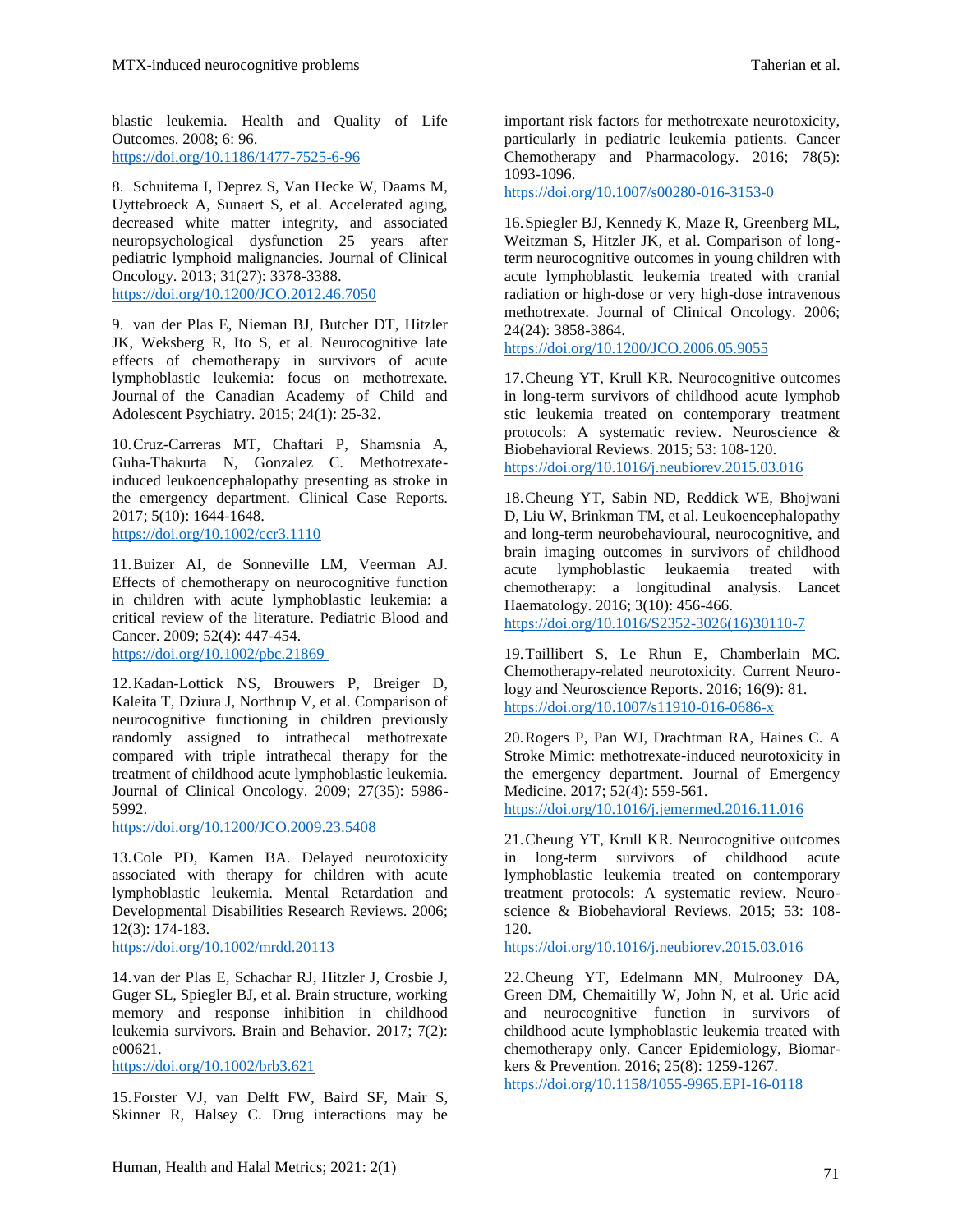23.Turhan AB, Tülin Fidan S, Yarar C, Nazli Sakalli E, Özdemir ZC, Bör Ö. Neurocognitive consequences of childhood leukemia and its treatment. [Indian](https://www.springer.com/journal/12288) Journal of Hematology and Blood [Transfusion.](https://www.springer.com/journal/12288) 2017; 34(1): 62-69.

https://doi.org/10.1007/s12288-017-0846-4

24.Waber DP, Queally JT, Catania L, Robaey P, Romero I, Adams H, et al. Neuropsychological outcomes of standard risk and high risk patients treated for acute lymphoblastic leukemia on Dana-Farber ALL consortium protocol 95-01 at 5 years post-diagnosis. Pediatric Blood and Cancer. 2012; 58(5): 758-765.

<https://doi.org/10.1002/pbc.23234>

25.Iyer NS, Balsamo LM, Bracken MB, Kadan-Lottick NS. Chemotherapy-only treatment effects on long-term neurocognitive functioning in childhood ALL survivors: a review and meta-analysis. Blood. 2015; 126(3): 346-353.

<https://doi.org/10.1182/blood-2015-02-627414>

26.Taillibert S, Le Rhun E, Chamberlain MC. Chemotherapy-related neurotoxicity. Current Neurology and Neuroscience Reports. 2016; 16(9): 81. https://doi.org/10.1007/s11910-016-0686-x

27.Nathan PC, Patel SK, Dilley K, Goldsby R, Harvey J, Jacobsen C, et al. Guidelines for identification of, advocacy for, and intervention in neurocognitive problems in survivors of childhood cancer: a report from the Children's Oncology Group. Archives of Pediatrics and [Adolescent](https://www.psc.isr.umich.edu/dis/infoserv/journal/detail/1212.html) Medicine. 2007; 161(8): 798-806.

https://doi.org/10.1001/archpedi.161.8.798

28.Kesler SR, Tanaka H, Koovakkattu D. Cognitive reserve and brain volumes in pediatric acute lymphoblastic leukemia. Brain Imaging and Behavior. 2010; 4(3-4): 256-269.

https://doi.org/10.1007/s11682-010-9104-1

29.Daly BP, Kral MC, Brown RT. Cognitive and academic problems associated with childhood cancers and sickle cell disease. School Psychology. 2008; 23(2): 230.

https://doi.org/10.1037/1045-3830.23.2.230

30.Espy KA, Moore IM, Kaufmann PM, Kramer JH, Matthay K, Hutter JJ. Chemotherapeutic CNS prophylaxis and neuropsychologic change in children with acute lymphoblastic leukemia: a prospective study. Journal of Pediatric Psychology. 2001; 26(1): 1-9.

<https://doi.org/10.1093/jpepsy/26.1.1>

31.Buizer AI, de Sonneville LM, Veerman AJ. Effects of chemotherapy on neurocognitive function in children with acute lymphoblastic leukemia: a critical review of the literature. Pediatric Blood and Cancer. 2009; 52(4): 447-454.

https://doi.org/10.1002/pbc.21869

32.Iyer NS, Balsamo LM, Bracken MB, Kadan-Lottick NS. Chemotherapy-only treatment effects on long-term neurocognitive functioning in childhood ALL survivors: a review and meta-analysis. Blood. 2015; 126(3): 346-353.

<https://doi.org/10.1182/blood-2015-02-627414>

33.Moleski M. Neuropsychological, neuroanatomical, and neurophysiological consequences of CNS chemotherapy for acute lymphoblastic leukemia. Archives of Clinical Neuropsychology. 2000; 15(7): 603-630.

<https://doi.org/10.1093/arclin/15.7.603>

34.Bisen-Hersh EB, Hineline PN, Walker EA. Disruption of learning processes by chemotherapeutic agents in childhood survivors of acute lymphoblastic leukemia and preclinical models. Journal of Cancer. 2011; 2: 292.

https://doi.org/10.7150/jca.2.292

35.Butler RW, Copeland DR. Attentional processes and their remediation in children treated for cancer: A literature review and the development of a therapeutic approach. Journal of the International Neuropsychological Society. 2002; 8(1): 115-124. https://doi.org/10.1017/S1355617701020112

36.Ginstfeldt T, Emanuelson I. An overview of attention deficits after paediatric traumatic brain injury. Brain Injury. 2010; 24(10): 1123-1134. https://doi.org/10.3109/02699052.2010.506853

37.Reddick WE, Shan ZY, Glass JO, Helton S, Xiong X, Wu S, et al. Smaller white-matter volumes are associated with larger deficits in attention and learning among long‐term survivors of acute lymphoblastic leukemia. Cancer. 2006; 106(4): 941- 949.

https://doi.org/10.1002/cncr.21679

38.Ashford J, Schoffstall C, Reddick WE, Leone C, Laningham FH, Glass JO, et al. Attention and working memory abilities in children treated for acute lymphoblastic leukemia. Cancer. 2010; 116(19): 4638-4645.

https://doi.org/10.1002/cncr.25343

39.Harila MJ, Winqvist S, Lanning M, Bloigu R, Harila‐Saari AH. Progressive neurocognitive impairment in young adult survivors of childhood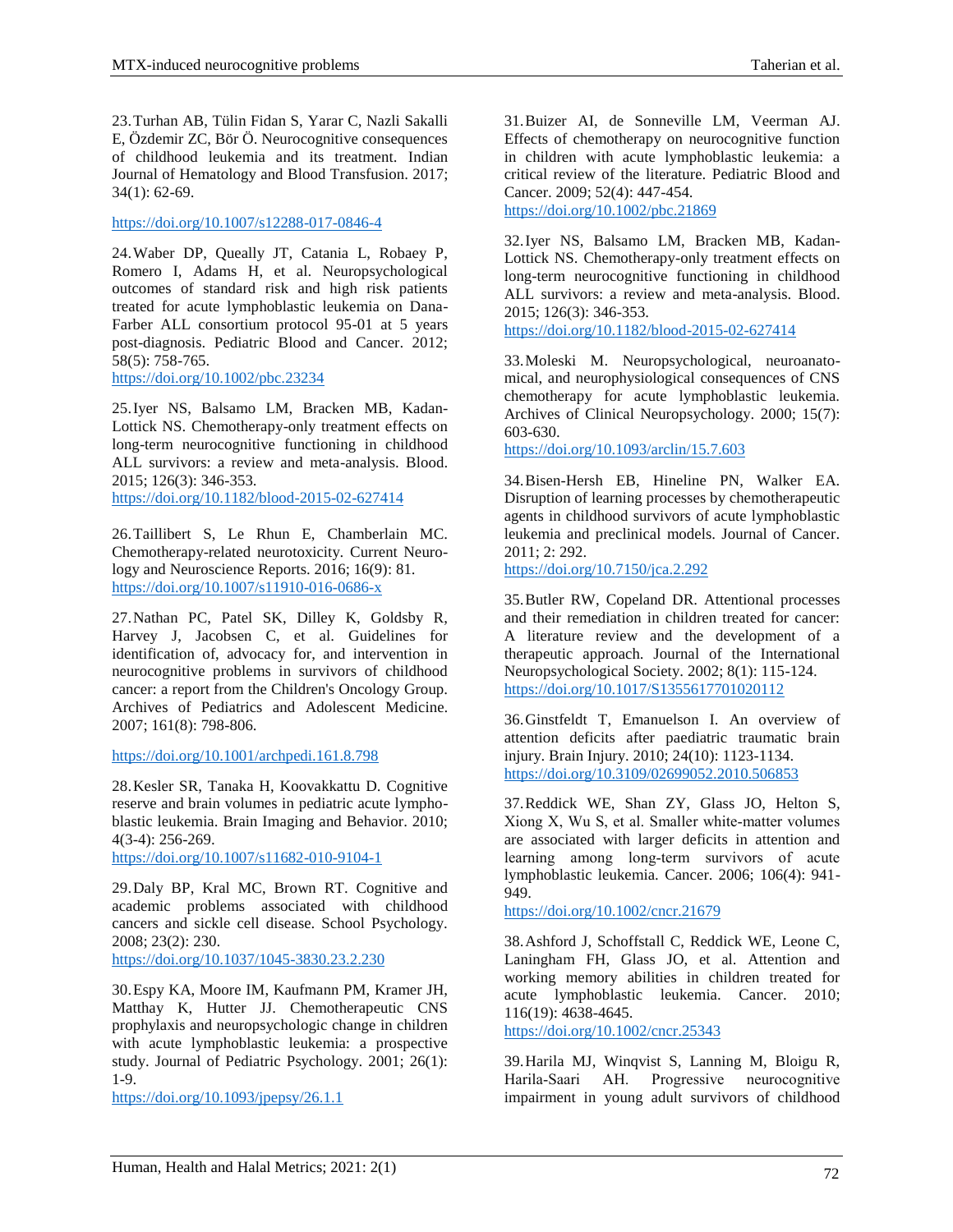acute lymphoblastic leukemia. Pediatric Blood and Cancer. 2009; 53(2): 156-161. https://doi.org/10.1002/pbc.21992

40.Buizer AI, de Sonneville LM, van den Heuvel– Eibrink MM, Veerman AJ. Chemotherapy and attentional dysfunction in survivors of childhood acute lymphoblastic leukemia: effect of treatment intensity. Pediatric Blood and Cancer. 2005; 45(3): 281-290.

https://doi.org[/10.1002/pbc.20397](https://doi.org/10.1002/pbc.20397)

41.Carey M, Haut M, Reminger S, Hutter J, Theilmann R, Kaemingk K. Reduced frontal white matter volume in long-term childhood leukemia survivors: a voxel-based morphometry study. American Journal of Neuroradiology. 2008; 29(4): 792-797.

https://doi.org/10.3174/ajnr.A0904

42.Anderson FS, Kunin‐Batson AS. Neurocognitive late effects of chemotherapy in children: the past 10 years of research on brain structure and function. Pediatric Blood and Cancer. 2009; 52(2): 159-164. https://doi.org[/10.1002/pbc.21700](https://doi.org/10.1002/pbc.21700)

43.Jansen NC, Kingma A, Schuitema A, Bouma A, Huisman J, Veerman AJ, et al. Post-treatment intellectual functioning in children treated for acute lymphoblastic leukaemia (ALL) with chemotherapyonly: a prospective, sibling-controlled study. European Journal of Cancer. 2006; 42(16): 2765- 2772.

<https://doi.org/10.1016/j.ejca.2006.06.014>

44.Montour-Proulx I, Kuehn SM, Keene DL, Barrowman NJ, Hsu E, Matzinger M-A, et al. Cognitive changes in children treated for acute lymphoblastic leukemia with chemotherapy only according to the Pediatric Oncology Group 9605 protocol. Journal of Child Neurology. 2005; 20(2): 129-133.

[https://doi.org/10.1177/08830738050200020901](https://doi.org/10.1177%2F08830738050200020901)

45.Von der Weid N, Mosimann I, Hirt A, Wacker P, Beck MN, Imbach P, et al. Intellectual outcome in children and adolescents with acute lymphoblastic leukaemia treated with chemotherapy alone: age-and sex-related differences. European Journal of Cancer. 2003; 39(3): 359-365.

https://doi.org/10.1016/s0959-8049(02)00260-5

46.Peterson CC, Johnson CE, Ramirez LY, Huestis S, Pai AL, Demaree HA, et al. A meta‐analysis of the neuropsychological sequelae of chemotherapy‐only treatment for pediatric acute lymphoblastic leukemia. Pediatric Blood and Cancer. 2008; 51(1): 99-104. https://doi.org/10.1002/pbc.21544

47.Baron IS. Neuropsychological evaluation of the child: Domains, methods, & case studies. Oxford University Press. 2018.

48.Winter AL, Conklin HM, Tyc VL, Stancel H, Hinds PS, Hudson MM, et al. Executive function late effects in survivors of pediatric brain tumors and acute lymphoblastic leukemia. Journal of Clinical and Experimental Neuropsychology. 2014; 36(8): 818- 830.

https://doi.org/10.1080/13803395.2014.943695

49.Anderson P. Assessment and development of executive function (EF) during childhood. Child Neuropsychology. 2002; 8(2): 71-82. https://doi.org/10.1076/chin.8.2.71.8724

50.Jansen NC, Kingma A, Schuitema A, Bouma A, Veerman AJ, Kamps WA. Neuropsychological outcome in chemotherapy-only–treated children with acute lymphoblastic leukemia. Journal of Clinical Oncology. 2008; 26(18): 3025-3030. https://doi.org/10.1200/JCO.2007.12.4149

51.Krull KR, Cheung YT, Liu W, Fellah S, Reddick WE, Brinkman TM, et al. Chemotherapy pharmacodynamics and neuroimaging and neurocognitive outcomes in long-term survivors of childhood acute lymphoblastic leukemia. Journal of Clinical Oncology. 2016; 34(22): 2644-2653. https://doi.org/10.1200/JCO.2015.65.4574

52.Campbell LK, Scaduto M, Sharp W, Dufton L, Van Slyke D, Whitlock JA, et al. A meta‐analysis of the neurocognitive sequelae of treatment for childhood acute lymphocytic leukemia. Pediatric Blood and Cancer. 2007; 49(1): 65-73. https://doi.org/10.1002/pbc.20860

53.Hassab HM, Azouz HG, Elsakka EE, Awwad HE. Assessment of cognitive function in children with acute lymphoblastic leukemia. Annals of Clinical and Laboratory Research. 2015: 1-10.

54.Cole PD. Does genetic susceptibility increase risk for neurocognitive decline among patients with acute lymphoblastic leukemia?. Future Oncology. 2015; 11(13): 1855-1858. <https://doi.org/10.2217/fon.15.117>

55.Brouwers P, Riccardi R, Fedio P, Poplack DG. Long-term neuropsychologic sequelae of childhood leukemia: correlation with CT brain scan abnormalities. Journal of Pediatrics. 1985; 106(5): 723-728. https://doi.org/10.1016/S0022-3476(85)80343-7

56.Riccardi R, Brouwers P, Di Chiro G, Poplack DG. Abnormal computed tomography brain scans in children with acute lymphoblastic leukemia: serial